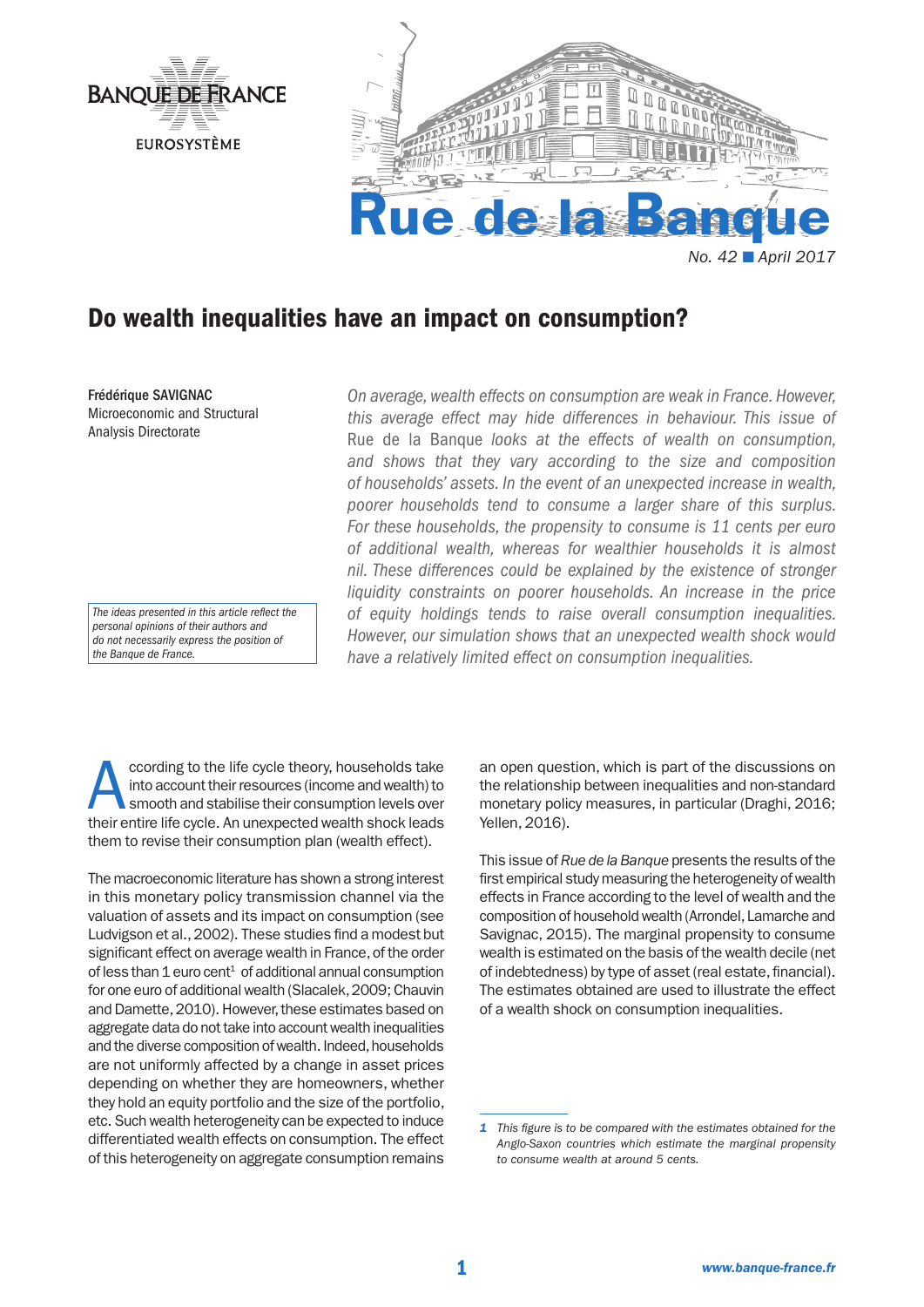# *Sources and estimation method*

We combine the data from two Insee "household" surveys, the Wealth survey<sup>2</sup> and the Family Budget<sup>3</sup> survey, in order to have the measures of the distribution of consumption and wealth in the population. The Wealth survey also provides detailed information on the composition of assets (financial assets, real estate assets, debt), income and socio-demographic characteristics of households.

We estimate a consumption equation: the ratio of consumption to household income is explained by the ratio of wealth to income, which is controlled for by many characteristics of the household. Once these variables have been taken into account, residual differences in wealth can be interpreted as involuntary and unexpected gains (wealth effect). The control variables include: the age of the household reference person, his employment status and qualifications, the composition of the household, a credit constraint indicator and variables indicating whether the reference person has experienced episodes of unemployment or health problems in the past. We are also able to take into account the expectations of the household regarding its future income, and thus to distinguish the wealth effect from a confidence effect (Disney et al., 2010).

According to our specifications, the marginal propensity to consume wealth varies with the level of wealth and with its composition. The estimation sample includes 3,432 observations.4

## *Beyond the wealth inequalities, the composition of assets is heterogeneous*

The comparison of different indicators of inequality reveals two stylized facts, already well documented in the literature:

- consumption is less unevenly distributed than income (Gini indices $5$  of 0.31 and 0.38 respectively);
- wealth is much more concentrated than income (Gini) indices of 0.66 and 0.38).

In addition, there is a strong heterogeneity in the composition of household assets (see Table 1).

- *2 The Wealth survey is carried out within the framework of a partnership between the Banque de France and Insee and is part of the French contribution to the harmonised survey of the Eurosystem, the "Household Finance and Consumption Survey".*
- *3 To do this, we adopt the method proposed by Browning et al. (2003) for imputing consumption in the Wealth survey (2010) from the Family Budget survey (2010).*
- *4 The Wealth survey includes 15,006 households, but consumption questions were only asked to a representative sub-sample of one-third of the total sample. We exclude households with a reference person aged 76+ (to avoid selection biases linked to wealth-based mortality differentials) and clean the sample of some extreme values concerning the consumption-to-income ratio.*
- *5 The Gini index is an indicator of inequality which is equal to 0 in the case of perfect equality and 1 in a situation of extreme inequality (where only one household holds the entire wealth).*

## T1 Average wealth and share of asset classes and debt in total assets, in 2010

*(amounts in euros, shares in %)*

| <b>Percentiles</b> | Mean wealth |           | Share of asset classes and debt in total assets |                |                             |                        |      |
|--------------------|-------------|-----------|-------------------------------------------------|----------------|-----------------------------|------------------------|------|
| gross<br>wealth    | Gross       | Net       | Financial<br>wealth                             | Main<br>home   | Other real<br>estate assets | <b>Other</b><br>assets | Debt |
| $0 - 25$           | 4.000       | 2.000     | 52                                              | $\overline{0}$ | $\mathbf{0}$                | 47                     | 50   |
| 25-50              | 61,200      | 51,700    | 31                                              | 46             | 8                           | 15                     | 15   |
| 50-70              | 202,700     | 169,600   | 13                                              | 73             | 6                           | 8                      | 16   |
| 70-90              | 362,000     | 318,900   | 15                                              | 64             | 12                          | 9                      | 12   |
| 90-99              | 851,200     | 762.700   | 19                                              | 40             | 22                          | 19                     | 10   |
| 99-100             | 4,448,600   | 4,174,200 | 28                                              | 13             | 16                          | 42                     | 6    |
| All                | 259,000     | 229,300   | 20                                              | 47             | 15                          | 18                     | 11   |

*Source: Arrondel, Lamarche, Savignac (2015).* 

*Note: Gross wealth is the sum of financial assets, real estate and other assets held by households (durable goods, jewellery, works of art). Net wealth is the value of gross wealth minus debt.*

Key: The 25% of households in the top quartile of the distribution of assets (0-25) have an average gross wealth of 4,000 euros and their debt represents 50% of *the value of their assets.*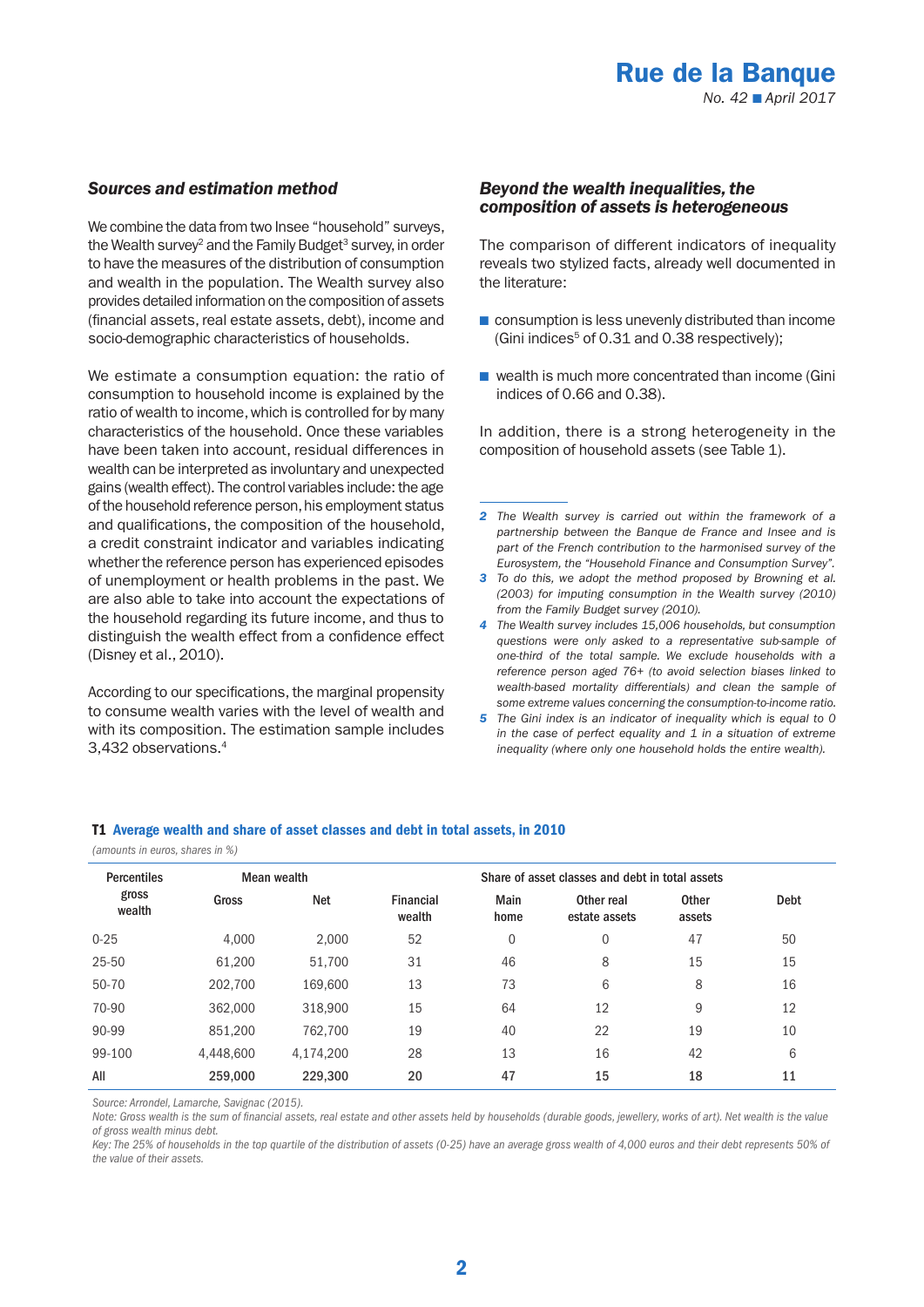At the lower end of the distribution, households mainly hold financial assets (deposits) and other non-real estate assets (durable goods and professional assets for some of them). Beyond the 25th percentile, the share of real estate rises sharply, reaching 70% of the value of assets for households of the p50-p90 percentiles. At the top end of the distribution, the importance of real estate decreases and its composition changes: the share of the main home decreases in favour of that of other real estate assets (second home, buy-to-let).

In the top 1% of the distribution, the assets of households are more diversified; financial assets and other assets have a greater share than real estate assets. Debt also varies greatly along the wealth scale, in relation to households' real estate purchases: it decreases almost continuously with the size of the wealth.

Thus, the concentration of assets, the heterogeneity of their composition and the size of debt for some households are likely to induce marginal propensities to consume wealth that vary along the distribution of assets.

# *Marginal propensities to consume wealth are decreasing...*

The first contribution of this study is to show that the marginal propensity to consume wealth decreases with the level of net wealth of households, irrespective of the type of asset considered<sup>6</sup> (see Charts 1 and 2). Our estimates



# C1 Estimation of the marginal propensity to consume financial wealth according to the percentile of net wealth

*Source: Arrondel, Lamarche, Savignac (2015).* 

*Note: Financial wealth is the sum of the household's financial assets, minus the value of its debt not associated with the purchase of real estate. Significance of the estimated coefficients: 5% threshold for p1-p49 and p70-p89, 10% threshold for p90-p99.*

also confirm the results generally obtained on aggregated data: on average, wealth effects on consumption are significant but of small scope.

The marginal propensity to consume financial wealth is estimated at around 11.8 euro cents for households at the lower end of the distribution and becomes not significantly different from zero at the top end of the distribution. The high propensity of modest households to consume wealth could be explained by the existence of liquidity constraints on their consumption. In the event of an unexpected wealth shock, they tend to adjust their consumption more strongly.

Additional analyses that distinguish the equity portfolio from the rest of the financial assets were carried out. They suggest that changes in equity prices have an impact on consumption only for households at the top of the distribution. The consumption of other wealth groups is affected by changes in other financial assets (for example, through taxation, regulated savings, etc.).

*6 The information available does not allow us to deal with the question of the endogeneity of wealth allocation. We nevertheless conducted many robustness checks that enabled us to ensure that the observation of a decreasing marginal propensity to consume is robust for all the sub-samples displaying homogeneous wealth structures (homeowners, shareholders, etc.). Geographical variables (*département*, rural/urban environment, size of agglomeration) were also taken into account to control for the geographical heterogeneity of housing prices.*



## C2 Estimation of the marginal propensity to consume real estate wealth according to the percentile of net wealth

*Source: Arrondel, Lamarche, Savignac (2015).* 

*Note: Real estate wealth is measured net of debt. The value of the main home (and of the other real estate assets) is therefore reduced by the debt incurred for the purchase. Significance of estimated coefficients: threshold of 5% or 1%, with the exception of the main home for the p1-p49 group.*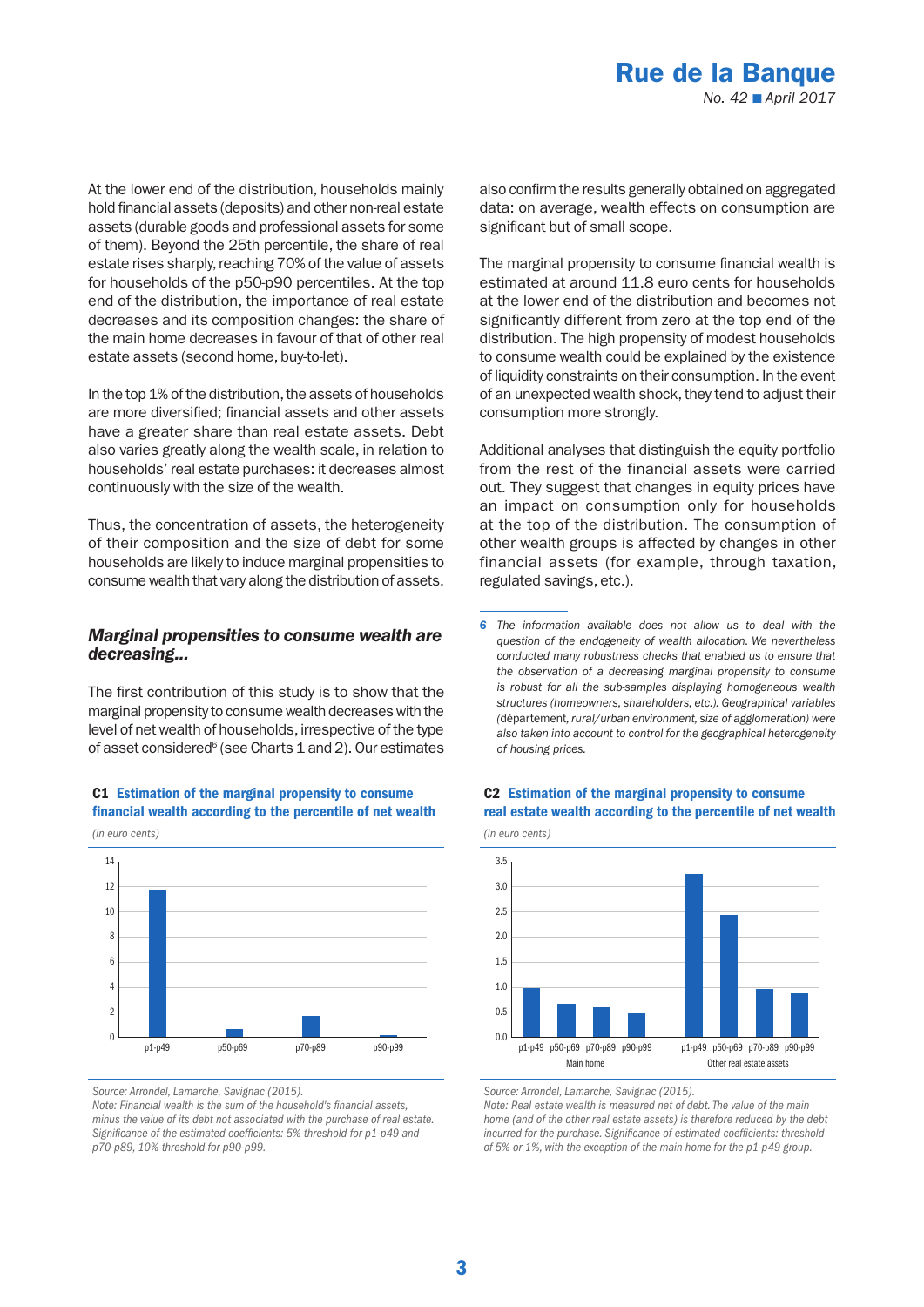The heterogeneity is less pronounced for the marginal propensity to consume real estate wealth (see Chart 2).

The marginal propensity to consume real estate wealth (excluding main home) decreases from 3.3 cents for households in the first two wealth quartiles, to 0.9 cents for households in the last decile. It is significantly higher, along the entire distribution, than the marginal propensity to consume associated with the main home. This difference is explained by the nature of the goods considered: other real estate fulfills an investment purpose and can be sold more easily than the main home, which also meets housing consumption needs.

# *… and they vary with household debt*

Debt7 also influences household consumption behaviour. Only the most heavily indebted households from the lower end of the net wealth distribution have a marginal propensity to consume real estate wealth significantly different from zero. These real estate wealth effects suggest the existence of liquidity constraints for these households, linked to the weight of their debt. For the others, it is not surprising that real estate wealth effects are not significant, since in France, households cannot derive liquidity from their mortgage financing.<sup>8</sup> It is therefore unlikely that the collateral channel (Mian et al., 2013) is relevant here.<sup>9</sup>

# *In the end, consumption inequalities are relatively insensitive to unanticipated wealth shocks*

What would be the effect of a shock affecting the value of financial wealth, for example following an asset purchase programme conducted by the central bank, on consumption inequalities? To answer this question, we simulate a voluntarily extreme increase of 100% in the value of households' financial assets, taking into account the heterogeneity of the composition of their assets and their marginal propensity to consume wealth.

According to our simulation exercise, this shock would induce a 20.7% increase in average net wealth and, through wealth effects, would result in a 3.3% increase in average consumption and 4.3 % in median consumption (see Table 2). This shock tends to lower the consumption inequality indicators, notably the Gini index, under the combined effect of the marginal propensity to consume the declining wealth and the two-fold increase in the financial wealth of almost all the population.

A similar shock limited to equities has a more moderate effect on consumption  $(+ 0.7\%$  on the average,  $+ 0.6\%$ on the median). However, it induces a slight increase in overall inequalities in consumption (the Gini index rising by 0.10%). This increase in consumption inequalities comes from the top end of the distribution: the share of the highest 10% (S90) is up by 0.2%, while the ratio between the highest 20% and the lowest 20% (S80 / S20) decreases (-0.9%). These contrasting trends according to wealth groups are explained by the concentration of equities held by the wealthiest households (Arrondel et al., 2016).

In conclusion, the impact of wealth effects on consumption inequalities is limited and depends on the nature of the shocks and the assets concerned. An increase in equity prices, however, tends to raise overall consumption inequalities.

# T2 Simulation of a financial wealth shock on the distribution of consumption excluding durable goods

*(mean and median in euros, other indicators in %)*

|                  | <b>Consumption</b><br>excluding<br>durable goods | Change in consumption,<br>excluding durable goods,<br>with a 100% increase in: |                 |  |
|------------------|--------------------------------------------------|--------------------------------------------------------------------------------|-----------------|--|
|                  | (forecasted)                                     | <b>Financial wealth</b>                                                        | <b>Equities</b> |  |
| Mean             | 26,000                                           | 3.3                                                                            | 0.7             |  |
| Median           | 22,700                                           | 4.3                                                                            | 0.6             |  |
| Gini             | 0.29                                             | $-1.8$                                                                         | 0.1             |  |
| Quintile S80/S20 | 4.37                                             | $-3.2$                                                                         | $-0.9$          |  |
| Quintile S90     | 22.61                                            | $-0.9$                                                                         | 0.2             |  |

*Source: Arrondel, Lamarche, Savignac (2015).* 

*Note: Reference year 2010. Simulations obtained from the estimation of heterogeneous marginal propensities to consume wealth by level of wealth and according to the composition of assets. S80/S20 measures the share of consumption, excluding durable goods, of the 5th quintile relative to that of the first quintile. S90 is the share of household consumption in the last decile of the distribution.*

*<sup>7</sup> Debt is measured alternately by the ratio of debts to the value of assets or by the ratio of the repayment amount to household income.*

*<sup>8</sup> Rechargeable mortgages were only authorised for a few years in France (2007-2014), including the period surveyed. In addition, the value of the guarantee was set at the initial value at the time of purchase and was not revalued over time.* 

*<sup>9</sup> Additional investigations were carried out according to the type of guarantee for real-estate loans. The marginal propensity to consume real estate wealth is significantly higher for households with a mortgage loan than for those with a loan guaranteed by a surety company. Households with a mortgage loan have different observable characteristics (younger and more often entrepreneurs, higher income and wealth), which could reflect a bank offer policy effect. These households may also differ in terms of unobservable characteristics (temporal preference, risk aversion) and may be more sensitive to real estate wealth.*